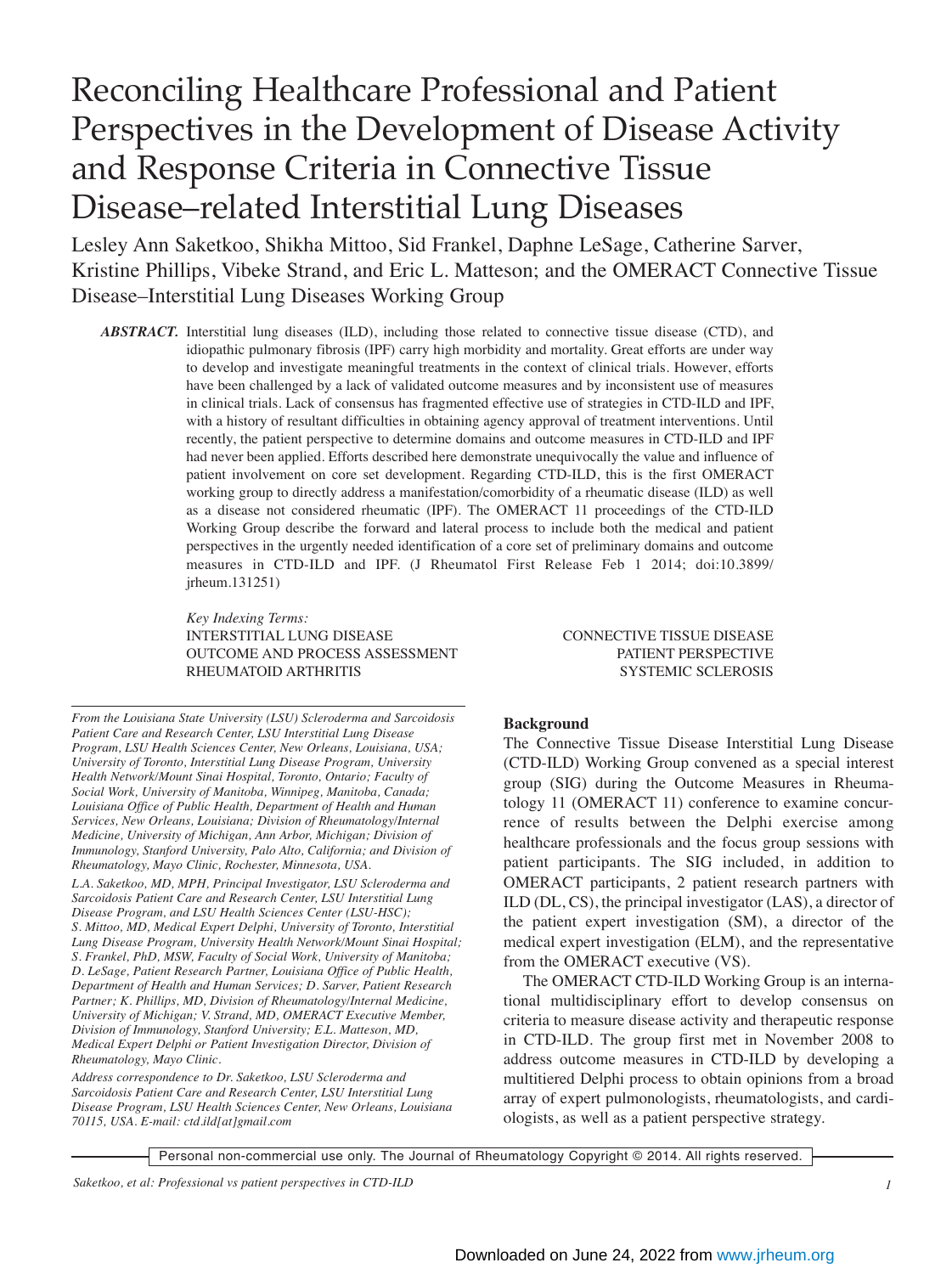ILD is one of the leading causes of mortality related to underlying CTD pulmonary disease in systemic sclerosis  $(SSc)^{1,2}$  and is a major cause of morbidity and mortality in CTD such as rheumatoid arthritis (RA), idiopathic inflammatory myopathy, and Sjögren syndrome. Studies suggest that while mortality rates associated with some CTD have declined, mortality rates associated with CTD-associated pulmonary disease have increased  $3,4$ .

Many complexities of CTD-ILD exist; however, presently there is no consensus on measures to use for assessment of disease activity or treatment response in CTD-ILD. Drug development and assessment of treatment efficacy have been diminished by a relative paucity of data on validated outcome measures in CTD.

Traditional measures of disease activity in ILD are easily confounded by extrapulmonary manifestations of underlying CTD, and although instruments are imperfect, even in a disease such as IPF, whose characteristics are limited to the lung, the group embarked on addressing IPF in comparison to CTD-ILD to provide opinion simultaneously on outcome measures for both disease groups. The CTD-ILD SIG is the first working group, to our knowledge, to take an interest in a comorbid manifestation of a rheumatic disease.

During OMERACT 11, the CTD-ILD SIG presented results to date and engaged meeting participants (providers and patients) in further discussions regarding this progress.

We summarize studies conducted to develop response criteria, domains identified, and progress leading up to OMERACT 11.

# **Medical Expert Consensus**

Rheumatology, pulmonary, cardiology, radiology, and pathology specialists with expertise in IPF and/or CTD-ILD, as well as statisticians, advised on construction of and participation in a structured 3-tiered Internet-based Delphi process to develop consensus on outcome measures reflective of disease activity and therapeutic responsiveness.

The healthcare professional (HCP) Delphi exercise was designed to identify domains and instruments perceived as important outcomes in the context of a 1-year multicenter randomized controlled trial (RCT) of a promising treatment for IPF and/or CTD-ILD. This consensus process included 254 medical experts (physicians with research and clinical expertise in ILD) from 36 countries and 6 continents. In an effort to representatively reflect the views and maintain the true voice of the expert community, the process was initiated with an unrestricted collection of domains and instruments suggested by the HCP. This method of data collection created the voting survey. Throughout the consensus process, the Delphi addressed both CTD-ILD and IPF in parallel tracts, to identify commonalities and differences among outcome measures between these 2 entities.

The Delphi process used a Web-based data collection

system that featured links to original publications and subsequent articles addressing validation of all instruments that were identified by a comprehensive Medline literature review. An "Inter-Expert Educational Component" allowed participants to upload commentary, articles, and links for review, as well as challenge or defend inclusion of a domain or instrument.

Using cluster analyses, the 3-part Delphi resulted in selection of 5 domains each for IPF and CTD-ILD that were further supported by high mean and median ratings (Table 1). Surviving instruments, also analyzed by cluster analysis, are shown in Table 2, with supporting high median and mean scores. In addition, surviving instruments of "increasing or decreasing steroids and/or immunosuppressive medications" survived as a marker of disease activity in the "Medications" domain. Please see discussion under "OMERACT 11 Proceedings" below.

# **Patient Perspective Investigation**

The patient-centered investigation was planned with the following objectives: to collect information relevant to the patient experience to determine domains important to patients in assessing disease activity and its effect, provide their perspective on currently used instruments in IPF/CTD-ILD, and to recognize aspects of these diseases relevant to patients potentially not considered by investigators. This strategy was intended to promote understanding of the disease based on the priorities, central experiences, and subtle day-to-day challenges faced by patients that investigators rarely witness.

The investigative team included 3 rheumatologists with expertise in CTD-ILD, a pulmonologist, a patient research partner, and a senior qualitative researcher. All members engaged in study design, implementation, analysis, and interpretation of the results. No preconceived themes or codification were imposed upon the data collected for deductive analysis. Rather, the team adopted an inductive methodology to preserve views expressed by the patients within their own frames of reference, whereby data collected through focus group interviews underwent iterative analyses from which a codification system emerged. Each transcript from each focus group was

*Table 1.* Results of cluster analysis of the 3-tiered healthcare professional Delphi process. Five domains each were identified for connective tissue disease–related interstitial lung disease (CTD-ILD) and idiopathic pulmonary fibrosis (IPF). Values are ratings on a 9-point scale.

| Domain Name                    | CTD-ILD<br>median/mean | <b>IPF</b><br>median/mean |
|--------------------------------|------------------------|---------------------------|
| Dyspnea                        | 8.0/7.8                | 8.0/8.1                   |
| Health-related quality of life | 8.0/7.7                | 8.0/7.8                   |
| Lung imaging                   | 9.0/8.3                | 9.0/8.3                   |
| Lung physiology/function       | 9.0/8.7                | 9.0/8.7                   |
| Survival                       | 8.0/8.2                | 9.0/8.4                   |

Personal non-commercial use only. The Journal of Rheumatology Copyright © 2014. All rights reserved.

*2 The Journal of Rheumatology 2014; 41:4; doi:10.3899/jrheum.131251*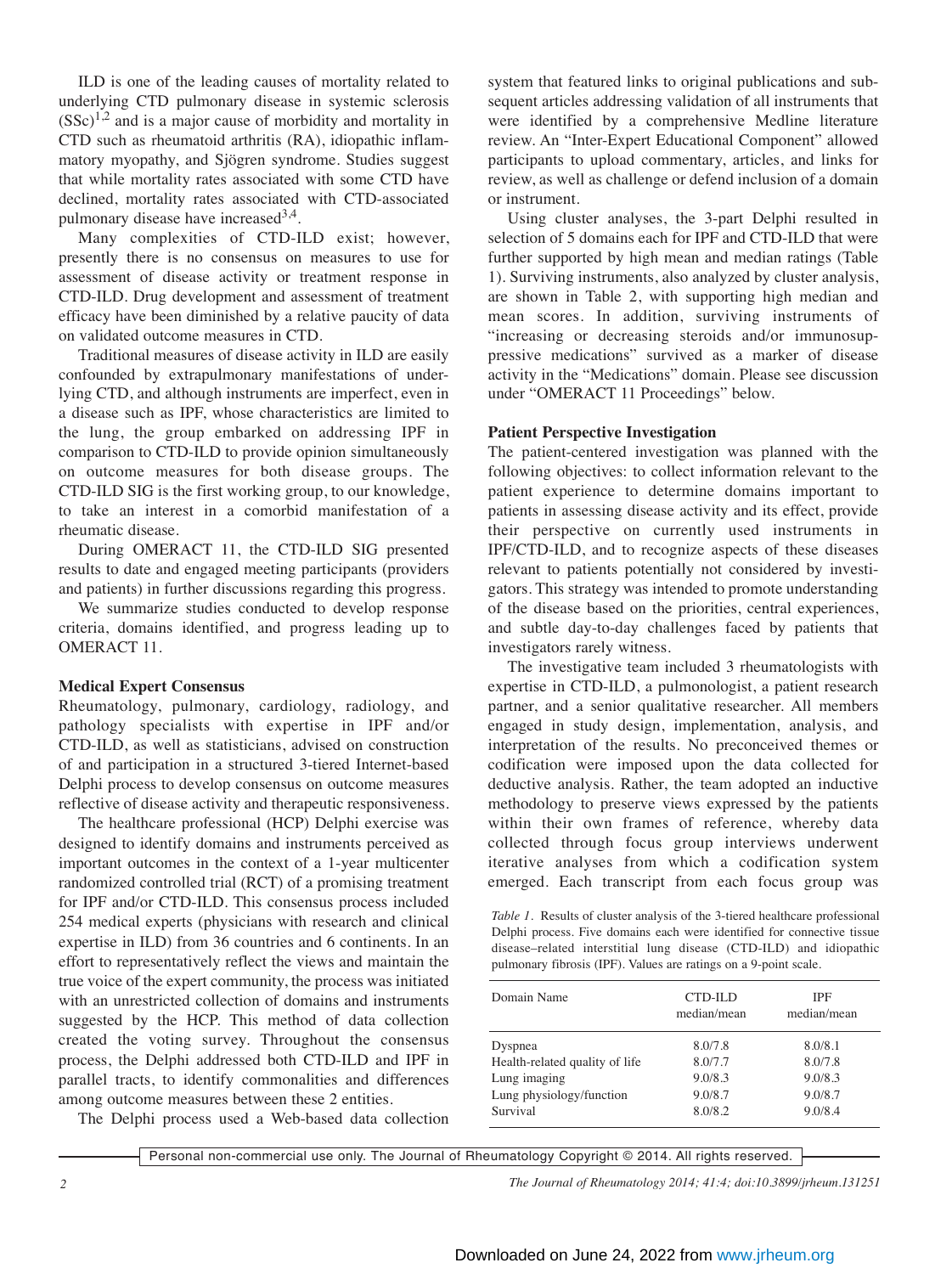| Domain                         | Instruments                                                     | <b>CTD-ILD</b><br>Median/Mean | <b>IPF</b><br>Median/Mean |
|--------------------------------|-----------------------------------------------------------------|-------------------------------|---------------------------|
| Dyspnea                        | Borg Dyspnea Index                                              | 7.0/6.9                       | 7.0/7.0                   |
|                                | Dyspnea 12                                                      | [7.0/6.6]                     | 7.0/6.7                   |
|                                | Medical Research Council (MRC) Breathlessness (Chronic Dyspnea) | 7.0/7.0                       | 7.0/7.1                   |
|                                | Scale or the Modified MRC Dyspnea Scale                         |                               |                           |
|                                | Borg Dyspnea Index, pre- and post-exercise                      | 7.0/7.0                       | [7.0/7.1]                 |
| Health-related quality of life | Medical Outcome Study Short Form-36 Questionnaire               | 7.0/7.3                       | 7.0/7.3                   |
| (HRQOL)                        | St. George's Dyspnea Respiratory Questionnaire                  | [7.0/6.6]                     | 7.0/6.8                   |
|                                | Visual analog scale of patient assessment of disease activity   | 7.0/6.8                       | 7.0/6.7                   |
|                                | Ability to carry out activities of daily living                 | 7.0/6.8                       | Lost Tier 1               |
|                                | Health Assessment Questionnaire Disability Index                | 7.0/7.0                       | Lost Tier 1               |
| Lung imaging                   | Extent of honeycombing on HRCT                                  | 7.0/7.1                       | 8.0/7.4                   |
|                                | Extent of reticulation on HRCT                                  | [7.0/6.9]                     | 7.0/6.9                   |
|                                | Extent of ground glass opacities on HRCT                        | 7.0/7.2                       | [7.0/6.7]                 |
|                                | Overall extent of interstitial lung disease on HRCT             | 8.0/7.7                       | 8.0/7.7                   |
| Lung physiology/function       | Supplemental oxygen requirement                                 | 7.0/7.3                       | 8.0/7.5                   |
|                                | Forced vital capacity on spirometry                             | 8.0/8.3                       | 9.0/8.3                   |
|                                | Diffusion capacity of lung for carbon monoxide                  | 8.0/7.9                       | 8.0/7.9                   |
|                                | 6-MWT with maximal desaturation on pulse oximetry               | 7.0/6.8                       | 7.0/7.0                   |
|                                | 6-MWT for distance                                              | [7.0/6.5]                     | 7.0/7.0                   |
| Survival                       | Time to decline in forced vital capacity                        | 7.0/7.3                       | 7.0/7.0                   |
|                                | Progression-free survival                                       | 8.0/8.2                       | 8.0/8.3                   |
|                                | Time to death                                                   | 7.0/7.1                       | 8.0/7.3                   |

*Table 2.* Instruments yielded by cluster analysis and their corresponding domains, with median/mean scores reported. Values in square brackets signify items no longer considered relevant to that disease.

6-MWT: 6-minute walk test; CTD-ILD: connective tissue disease-related interstitial lung disease; IPF: idiopathic pulmonary fibrosis; HRCT: high-resolution computed tomography.

individually analyzed by 5 or more independent evaluators (one of whom was a patient research partner) with subsequent comparative analysis across transcripts. Throughout the process, the patient-research partner provided expert guidance in interpretation and theme development, and prioritization of themes.

Following the focus groups, patient partners completed a questionnaire to rate and prioritize the importance of a series of domains presented in lay terminology. The question was asked "On a scale from 1 to 7, how much do you care about the following item as it relates to your lungs?" Some examples included: "How much do you cough?" and "How good are the results of your chest x-ray or CT scan?"

At the time of OMERACT 11, data from 6 focus groups including 45 English-speaking participants were available. Two groups included patients with various underlying CTD: 1 with rheumatoid arthritis and ILD, 1 with idiopathic inflammatory myositis and ILD, and 2 with SSc and ILD. Moderation of focus groups necessitated knowledge of ILD, using both script and guiding discussions of lung disease as a primary topic or a comparator topic to the underlying disease. From these groups a preliminary set of congruent themes and issues important to inform synthesis with the HCP Delphi process for identifying domains and outcome measures emerged:

*Cough.* Cough, originally lost in HCP Delphi process, was found to (1) be central to the experience of patients with ILD; (2) impair physical functional, sleep, and social aspects of health-related quality of life (HRQOL); and (3) be well articulated by patients who could (i) describe its quality and distinguish between types of cough; (ii) recognize various triggers of cough; and (iii) identify changes in cough that are relevant to difficulty breathing (dyspnea).

*Dyspnea.* Dyspnea, a central experience to patients (although it had survived the HCP Delphi process) revealed important areas of discordance with concepts of "difficulty in breathing," i.e.: (1) It rarely referred to the act of breathing itself; (2) descriptors such as "shortness of breath" were rarely used to describe difficulty in breathing; rather descriptors such as "winded", "wind cut," trouble "getting a deep breath in," "can't catch a breath," "losing your breath" were used; (3) it was described in the context of the ability to carry out a central life activity, such as: (i) not being able to finish reading or singing a song to children/grandchildren; (ii) not being able to accomplish activities of daily living, care for others and surroundings; (iii) length of recovery time between tasks. The limitations arising from dyspnea generate (1) feelings of frustration, shame, anger, and isolation; (2) sleep disturbances; and (3) loss of connectedness/participation in family, employment, social, and pleasurable activities.

Distinct components of HRQOL affected were described, including mental health, fatigue, sleep, participation, etc. Such distinction had not been identified in the HCP Delphi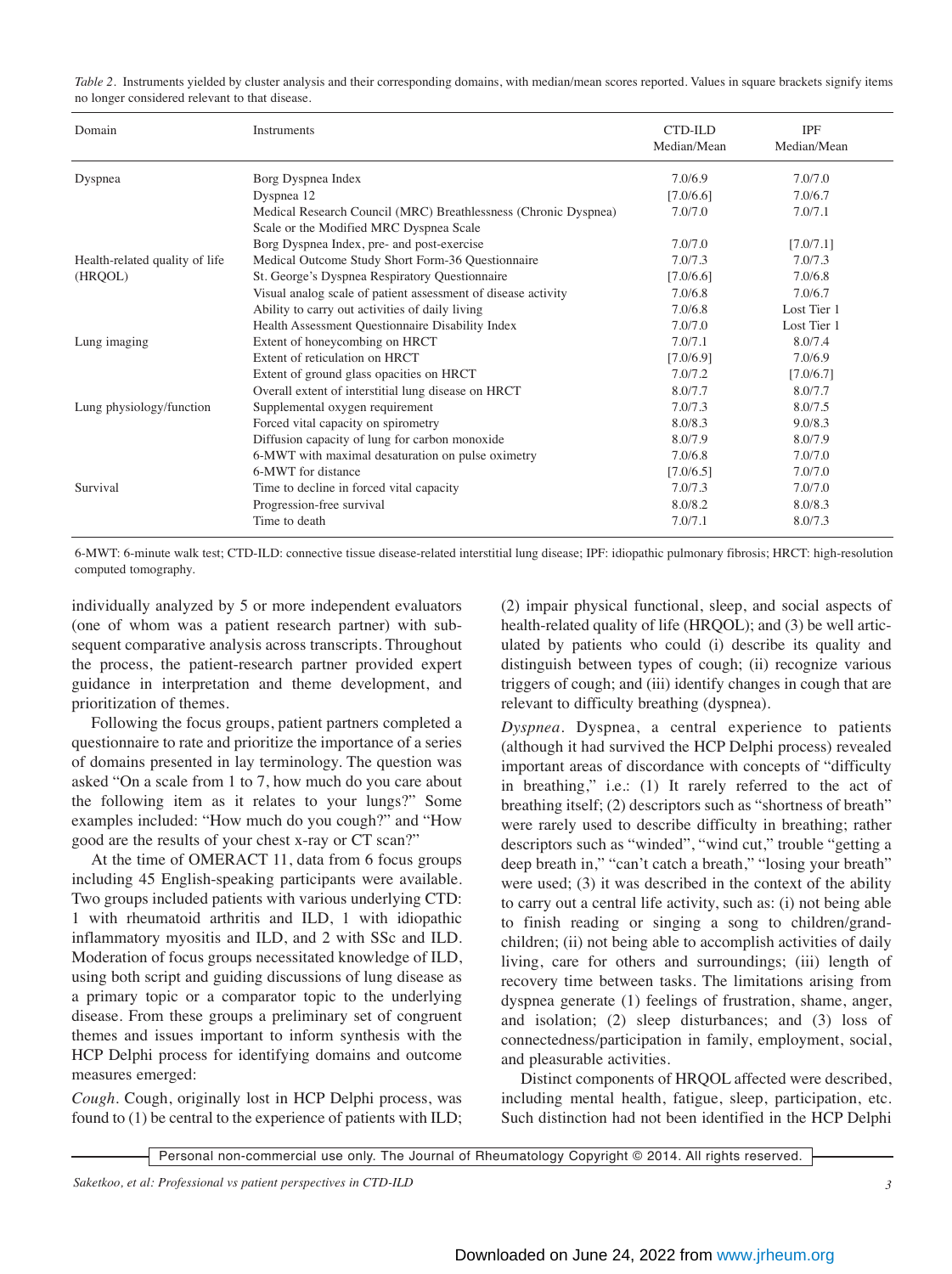process. Cough, dyspnea, and HRQOL have been identified as important health areas for IPF6.

"Cough" was clearly important to patients, although it did not survive as a domain in the HCP Delphi process. "Dyspnea," although included as a domain, revealed important areas of discordance between the language and concepts reflected in current instruments and those expressed by patients. Discrete areas of HRQOL were identified as important to patients. Additionally, patient participants identified previously unanticipated and important insights regarding the burden of these diseases: living with uncertainty, challenges in physician communication, struggle over new self, coping strategies, and self-efficacy.

# **OMERACT 11 Proceedings (Table 3)**

At the CTD-ILD SIG at OMERACT 11, data from both the HCP Delphi exercise and the patient focus groups were presented. The main objectives of the meeting were to examine crucial issues arising from the preliminary comparative synthesis of data from both investigations. In addition, an in-depth analysis of data relating to psychosocial concepts that fell outside the primary goal of developing outcome measures in RCT was discussed by Drs. Frankel and Mittoo. Ms. LeSage and Ms. Sarver provided poignant summaries regarding the burden of their disease, issues pertaining to healthcare delivery for the patient with ILD, use of instruments, as well as unique interpretations of the data. This offered unanticipated and significant enhancements to the clinical knowledge of most of the attendees. Dr. Frankel presented results of the patient focus group analyses with interpretations based on careful reconstruction of patient-guided themes — this was expanded and corroborated by Ms. LeSage and Ms. Sarver. These presentations promoted understanding of patient response to the Delphi results and demonstrate lateralization of priorities between the 2 groups and thus an interim consensus.

Results of the patient perspective investigation revealed "cough" to be central to the patient experience, although it did not survive the HCP Delphi process. Patients were able to articulate subtleties indicating that "cough" in ILD is associated with distinct qualities not captured in currently available instruments, especially because current instruments of cough were not developed with patient participation nor specifically for patients with ILD. It was hypothesized by the group that "cough" may have been lost in the medical expert Delphi because of lack of an appropriate instrument. In view of these points, the following received 100% acceptance upon voting:

- Any domain important to either HCP or patient participants should be considered for inclusion in the core sets for CTD-ILD and IPF
- "Cough" should be included in the core sets for CTD-ILD and IPF
- Although appropriate instruments may be used in the interim, new instruments should be developed for "cough" specific for CTD-ILD and/or IPF with patient participation

"Dyspnea" was deemed important in both investigations, although there was important discordance between HCP and patient perspectives. In view of these points, the following received 100% acceptance upon voting:

Although appropriate instruments may be used in the interim, new instruments should be developed for "dyspnea" specific for CTD-ILD and/or IPF with patient participation

Although HRQOL was collapsed into a single domain during the HCP Delphi process, patient participants identified the clearly defined importance of each of the discrete components of HRQOL. After discussion, the following was supported by an 82% vote for acceptance:

Recognition of discrete components of HRQOL is essential; however, until these components can be

*Table 3.* Domains ratified during OMERACT 11 proceedings. Forging consensus between patients and physicians with special considerations.

| Domains from Combined Investigations                                               | Special Considerations                                                                                   |
|------------------------------------------------------------------------------------|----------------------------------------------------------------------------------------------------------|
| Dyspnea                                                                            | Unexpected language and contextual factors                                                               |
|                                                                                    | Consider need for disease-specific instrument development                                                |
| Cough                                                                              | Pervasive effect on dyspnea and HRQOL                                                                    |
|                                                                                    | Core set inclusion received 100% endorsement                                                             |
|                                                                                    | Consider need for disease-specific instrument development                                                |
| Health-related quality of life (HRQOL; also<br>captures patient global assessment) | Consider need for disease-specific instrument development                                                |
|                                                                                    | HRQOL is affected by uncertainty surrounding disease outcome                                             |
|                                                                                    | HRQOL may be affected by physician-patient communication                                                 |
| Lung physiology/function                                                           | Important to patients and physicians                                                                     |
|                                                                                    | Patients are anxious about performance-related results (re: poor result of spirometry because of         |
|                                                                                    | "effort" or a "bad day")                                                                                 |
| Lung imaging                                                                       | Patients and physicians care about this domain                                                           |
| Survival                                                                           | Important to both groups                                                                                 |
|                                                                                    | Patients want to communicate about prognosis and handling episodic exacerbations                         |
| Medications                                                                        | Important to both groups                                                                                 |
|                                                                                    | Incremental increase/decrease may be useful as a disease activity marker but depends on targeted therapy |

Personal non-commercial use only. The Journal of Rheumatology Copyright © 2014. All rights reserved.

*4 The Journal of Rheumatology 2014; 41:4; doi:10.3899/jrheum.131251*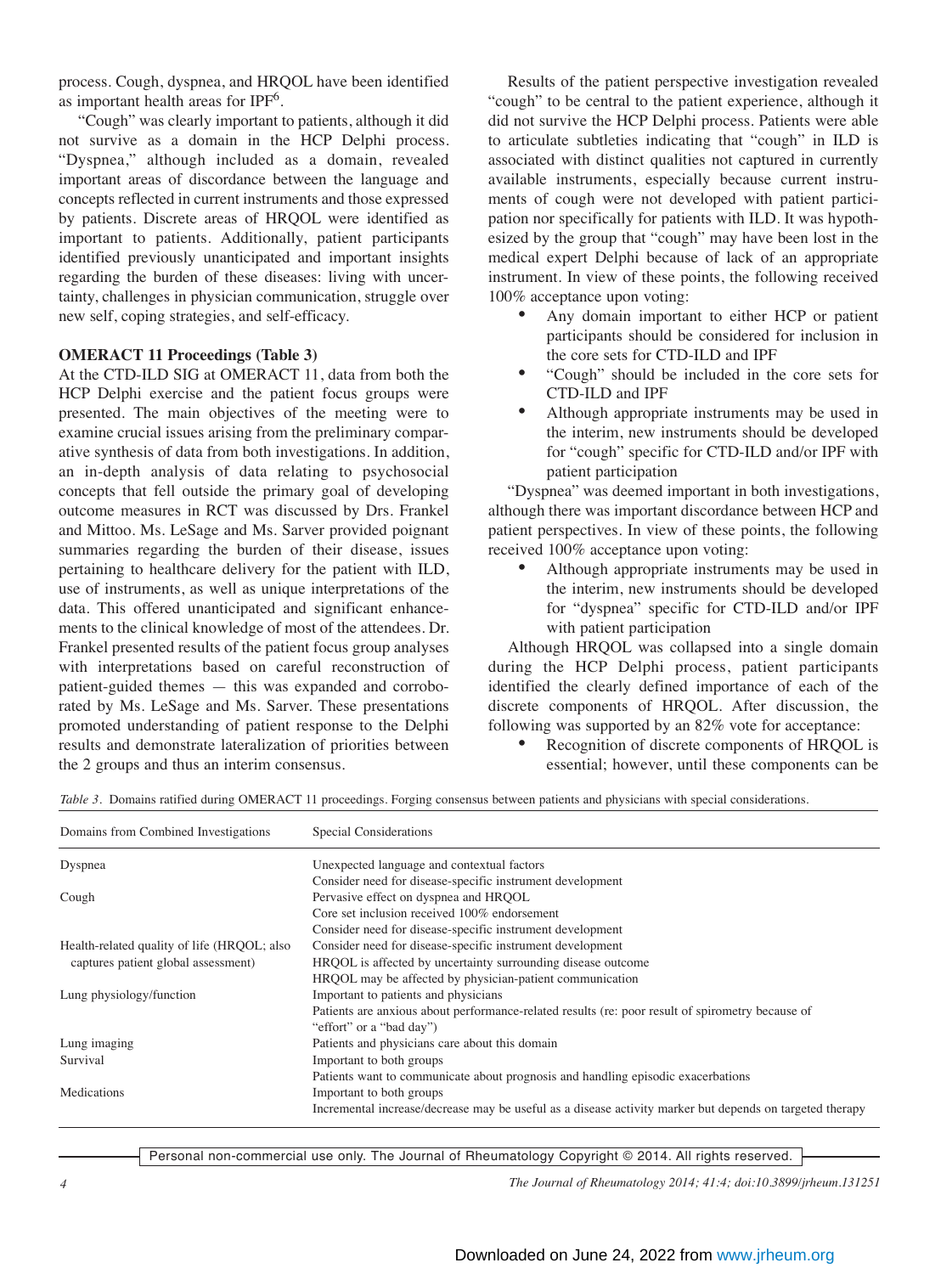supported by validated instruments for CTD-ILD and/or IPF, interim instruments designed to measure generic and disease-specific HRQOL may be utilized

Strong support in the HCP Delphi for results led to the proposal that strategies in the handling of adjuvant immunosuppressant agents be decided depending on the targeted therapy. It was acknowledged that, in the present state of uncertainty about the benefits of the medication and management of ILD, this is a complex concept. However, after discussion, the following was supported by an 82% vote for acceptance:

Both strategies: (a) dichotomous treatment failure/success defined by increase or decrease in immunosuppressive agents and (b) incremental increases or decreases in immunosuppressive agents over time be considered as outcome measures, on a protocol specific basis.

At OMERACT 10, discussions during the CTD-ILD SIG included consideration of cohort enrichment, as well as alternative models of efficacy and clinically meaningful endpoints, particularly in a condition that typically results in  $irreversible damage<sup>5</sup>$ . Subsequent discussions during OMERACT 11 resulted in 100% voting for acceptance:

- "Lack of progression" should be considered a clinically meaningful endpoint in RCT in CTD-ILD and IPF
- Definitions of "progression free survival" should be a goal of the CTD-ILD Working Group for use in RCT

These points were important for future efforts of this CTD-ILD Working Group.

# **Future Directions**

The next step in the process is a meeting of HCP and patient participants, using nominal group technique (NGT), to identify currently available instruments most appropriate to measure the domains selected from the HCP Delphi process and patient participant focus groups, examine the degree to which they meet the "OMERACT filter"<sup>7</sup>, and to outline the research agenda.

The selected domains, which include the reinstatement of "cough," "dyspnea" as voted upon in the OMERACT proceedings, as well as "patient global assessment of disease activity," will be evaluated by a panel of experts: patients, as well as pulmonary, rheumatology, and radiology specialists in the fields of IPF and CTD-ILD. A domain to capture the above called "signs and symptoms" is under consideration.

"Domain teams" including representation from each expert group according to expertise will be assigned to present the most updated information regarding the instruments and how well they fulfill the OMERACT filter; each team will also be responsible for ensuring that patient perspective results are included. As an example, a concept central to the OMERACT Filter 2.0, a core domain of "survival" or death will be considered. Importantly it encompasses not only the length of time a patient lives, but also the concept of "progression free survival." Additional discussion and voting will include addressing whether and how "lung physiology/function" measures should be part of the core set. For each accepted instrument, experts will determine whether they should be considered primary or secondary endpoints and whether a preliminary threshold of change (e.g.,  $> 10\%$  decline in DLCO regarded as significant) can be assigned.

In addition to the pre-meeting endeavors of the "domain teams," pre-meeting educational sessions on the meeting process and OMERACT methodology<sup>7</sup> are planned, allowing for clarification and review of the combined results. A subsequent meeting in San Francisco in May 2012 was dedicated to review the NGT content and process review for the pulmonary experts on the panel. This meeting also provided a forum to discuss the results of these OMERACT proceedings. Patient experts will attend a pre-meeting teleconference/Web series that deconstructs domains and potential instruments' importance as perceived by medical experts as well as a forum devoted to reviewing the patient-centered data, with continual open discussion of experiences and perceptions related to the instruments.

Future directions necessitate a priority-tiered research agenda to guide inclusion and testing of non-core set items that did not survive the Delphi tier-filtered exercise but may nonetheless be considered important for examination within the context of randomized clinical trials, clinical practice, and registry studies. Continued work will necessarily involve non-physician HCP such as nurse specialists in ILD and pulmonary rehabilitation therapists, who provide useful insights into the disease process and care of these patients.

# **Summary**

Perspectives from and results of the HCP Delphi process and patient perspective focus groups will be reconciled in the evaluation of domains and instruments appropriate for their assessment in 1 year RCT in CTD-ILD and IPF at an upcoming NGT meeting. Following this and on completing an outline of the research agenda, the CTD-ILD group will work over time to develop a responder analysis using the core set of domains and recommended and validated instruments.

# **REFERENCES**

- 1. Steen VD, Medsger TA. Changes in causes of death in systemic sclerosis, 1972-2002. Ann Rheum Dis 2007;66:940-4.
- 2. Tyndall AJ, Bannert B, Vonk M, Airò P, Cozzi F, Carreira PE, et al. Causes and risk factors for death in systemic sclerosis: a study from the EULAR Scleroderma Trials and Research (EUSTAR) database. Ann Rheum Dis 2010;69:1809-15.
- 3. Olson AL, Swigris JJ, Sprunger DB, Fischer A, Fernandez-Perez ER, Solomon J, et al. Rheumatoid arthritis-interstitial lung

Personal non-commercial use only. The Journal of Rheumatology Copyright © 2014. All rights reserved.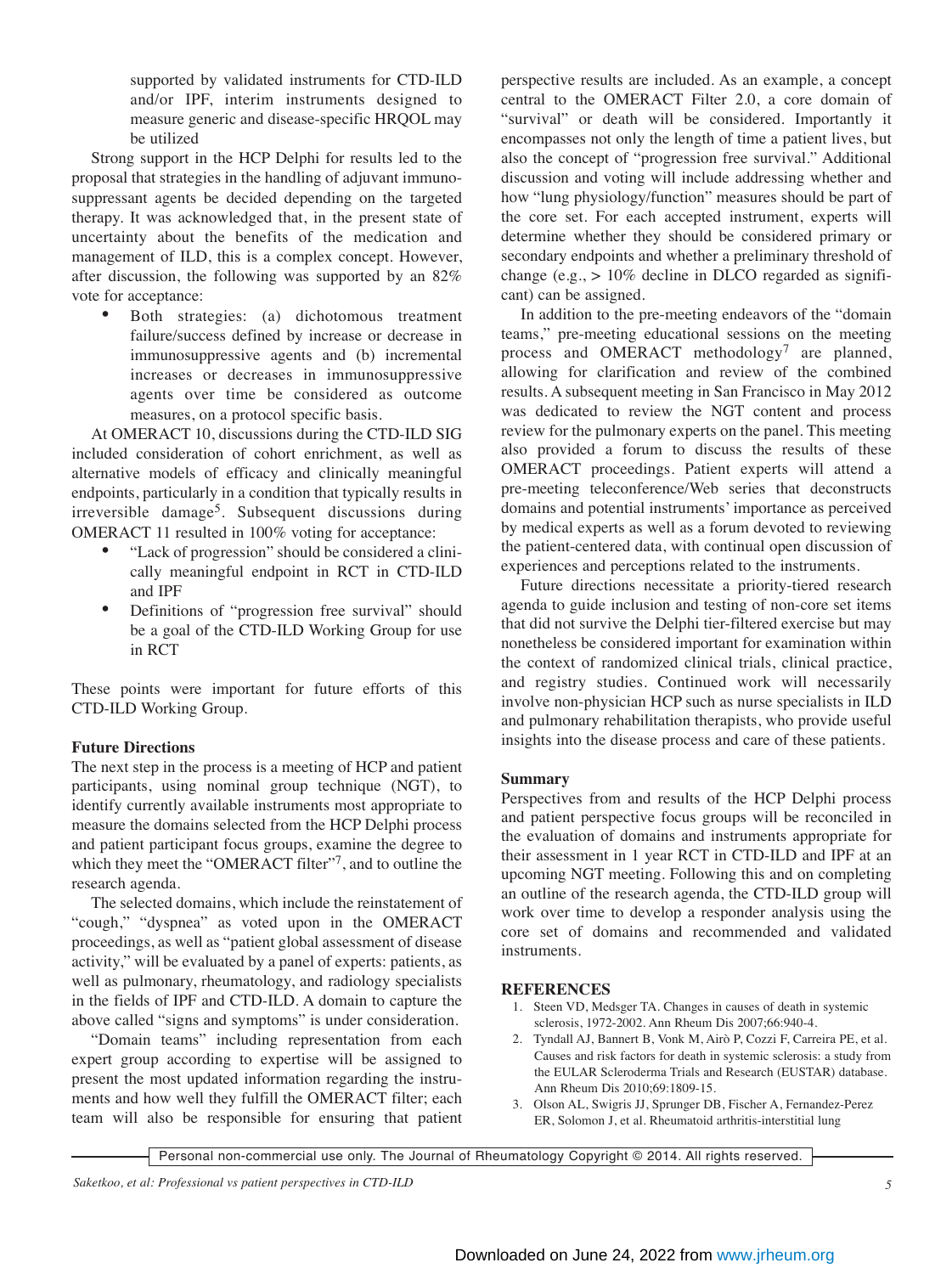disease-associated mortality. Am J Respir Crit Care Med 2011;183:372-8.

- 4. Komocsi A, Vorobcsuk A, Faludi R, Pintér T, Lenkey Z, Költo G, et al. The impact of cardiopulmonary manifestations on the mortality of SSc: a systematic review and meta-analysis of observational studies. Rheumatology 2012;51:1027-36.
- 5. Saketkoo LA, Matteson EL, Brown KK, Seibold JR, Strand V. Developing disease activity and response criteria in connective tissue disease related interstitial lung disease. J Rheumatol 2011;38:1514-8.
- 6. Swigris JJ, Stewert AL, Gould MK, Wilson SR. Patients' perspectives on how idiopathic pulmonary fibrosis affects the quality of their lives. Health Qual Life Outcomes 2005;3:61.
- 7. Boers M, Brooks P, Strand V, Tugwell P. The OMERACT filter for outcome measures in rheumatology. J Rheumatol 1998;25:198-9.

### **ACKNOWLEDGMENT**

Thanks for essential and gracious assistance of Kourtnie Augustin, Louisiana State University Health Sciences Center New Orleans (LSU-HSC); Reed Barrios, Patient Expert, New Orleans; Bennet deBoisblanc, LSU-HSC; Kerri Connolly, Scleroderma Foundation, Danvers, MA; Luis R. Espinoza, LSU-HSC; Matt R. Lammi, LSU-HSC; Frank Smart, LSU-HSC; Daniel E. and Elaine Furst, University of California, Los Angeles, CA; Robert Hedlund, Patient Expert, Virginia; Steve Nathan, Innova, Fairfax, VA; Karen Nichols, Patient Expert, Virginia; Virginia Steen, Georgetown University, Washington, DC; Valorie Thompson, DINORA; Pieter van den Assum, Patient Expert, Virginia.

### **APPENDIX 1**

List of study collaborators: The OMERACT CTD-ILD Working Group: Robert P. Baughman, Kevin K. Brown, Romy B. Christmann, Paul Dellaripa, Christopher P. Denton, Oliver Distler, Aryeh Fischer, Kevin Flaherty, Dörte Huscher, Dinesh Khanna, Otylia Kowal-Bielecka, Peter A. Merkel, Chester V. Oddis, David Pittrow, Nora Sandorfi, James R. Seibold, Jeffrey Swigris, Athol Wells, Katerina Antoniou, Flavia V. Castelino, Lisa Christopher-Stine, Harold R. Collard, Vincent Cottin, Sonye Danoff, Robert Hedlund, Kristin B. Highland, Laura Hummers, David A. Lynch, Dong Soon Kim, Jay H. Ryu, Lisa Christopher-Stine, Frederick W. Miller, Karen Nichols, Susanna M. Proudman, Luca Richeldi, Ami A. Shah, Pieter van den Assum.

Delphi Process Collaborators: Rohit Aggarwal\*, University of Pittsburgh School of Medicine, USA; Gillian Ainslie, University of Cape Town & Groote Schuur Hospital, South Africa; Firas Alkassab, University of North Carolina-Chapel Hill, Charlotte, USA; Yannick Allanore\*, Université Paris Descartes, France; Marina E. Anderson, University of Liverpool, UK; Andrew P. Andonopoulos, University of Patras School of Medicine, Greece; Danielle Antin-Ozerkis, Yale University School of Medicine, USA; Katerina Antoniou\*, University of Crete, Greece; Ana Arrobas, Centro Hospitalar de Coimbra, Portugal; Dana P. Ascherman\*, University of Miami Miller School of Medicine, USA; Shervin Assassi, University of Texas Health Science Center at Houston, USA; Murray Baron, Jewish General Hospital, McGill University, Canada; Joan M. Bathon\*, Columbia University College of Physicians and Surgeons, USA; Robert P. Baughman\*, University of Cincinnati, OH, USA; Juergen Behr, Ludwig-Maximilians University, Munich, Germany; Lorenzo Beretta, Referral Center for Systemic Autoimmune Diseases-Milan, Italy; Clifton O. Bingham III, Johns Hopkins University, USA; Matthew Binnie, St. Michael's Hospital, Toronto, Canada; Surinder S. Birring, King's College Hospital, UK; Francesco Boin, Johns Hopkins University; USA; Tim Bongartz\*, Mayo Clinic College of Medicine, USA; Arnaud Bourdin, Département de Pneumologie et Addictologie INSERM U1046, Université Montpellier, France; Demosthenes Bouros, Democritus University of Thrace, Greece; Richard Brasington, Washington University, St. Louis, USA; Paul Bresser, Onze Lieve Vrouwe Gasthuis, Netherlands; Kevin K. Brown\*, National Jewish Health; Denver, CO, USA; Maya H. Buch, University of Leeds, UK; P. Sherwood Burge, Birmingham Heartlands

Hospital, UK; Loreto Carmona, Universidad Camilo José Cela and Institute for Musculoskeletal Health, Spain; Flavia V. Castelino\*, Massachusetts General Hospital, Boston, MA, USA; Patricia E. Carreira, Hospital Universitario, Spain; Carlos R.R. Carvalho, University of Sao Paulo Medical School, Brasil; Luis J. Catoggio, Hospital Italiano de Buenos Aires, Argentina; Kevin M. Chan, University of Michigan Health Systems, USA; Jeffrey Chapman, Cleveland Clinic, USA; Soumya Chatterjee, Cleveland Clinic, USA; Romy B. Christmann\*, Boston University School of Medicine, Boston, MA, USA; Lisa Christopher-Stine\*, Johns Hopkins University, Baltimore, MD, USA; Felix Chua\*, St. George's Hospital NHS Trust, UK; Lorinda Chung, Stanford University School of Medicine, USA; Matthew Conron, St Vincent's Hospital, Australia; Tamera Corte, University of Sydney, Australia; Gregory Cosgrove, National Jewish Health, USA; Ulrich Costabel, University of Duisburg-Essen, Germany; Vincent Cottin\*, Claude Bernard University, Lyon, France; Gerard Cox, McMaster University, Canada; Bruno Crestani, Centre de Compétences Maladies Rares Pulmonaires, Paris, France; Leslie J. Crofford, University of Kentucky College of Medicine, USA; Mary E. Csuka, Medical College of Wisconsin, USA; Pablo Curbelo, Universidad de la República, Montevideo, Uruguay; László Czirják, University of Pécs, Hungary; Zoe Daniil, University of Thessaly, Larissa, Greece; Sonye Danoff\*, Johns Hopkins University, Baltimore, MD, USA; Christine L. D'Arsigny, Queen's University, Canada; Gerald S. Davis, College of Medicine University of Vermont, USA; Joao A. de Andrade, University of Alabama at Birmingham, USA; Paul F. Dellaripa\*, Brigham and Womens Hospital, Boston, MA, USA; Paul De Vuyst, Hopital Erasme, Université Libre de Bruxelles, Belgium; Owen J. Dempsey, Aberdeen Royal Infirmary Foresterhill, Scotland, UK; Christopher P. Denton\*, Royal Free Hospital, London, UK; Chris T. Derk, University of Pennsylvania, USA; Jörg Distler, University of Erlangen-Nuremberg, Germany; Oliver Distler\*, University Hospital Zurich, Switzerland; William G. Dixon\*, University of Manchester, UK; Gregory Downey, National Jewish Health, USA; Mittie K. Doyle, Alexion Pharmaceuticals Inc., Cambridge, MA, USA; Marjolein Drent, Maastricht University, Maastricht, Netherlands; Lakshmi Durairaj, Carver College of Medicine, University of Iowa, USA; Paul Emery, University of Leeds, UK; Luis R. Espinoza, Louisiana State University Health Sciences Center, New Orleans, USA; Dominique Farge, St. Louis Hospital, Paris, France; Maryam Fathi, Karolinska Institutet, Sweden; Charlene D. Fell, University of Calgary, Canada; Barri J. Fessler, University of Alabama at Birmingham, USA; Aryeh Fischer\*, National Jewish Health; Denver, CO, USA; John E. Fitzgerald, University of Texas Southwestern Medical Center, USA; Kevin R. Flaherty\*, University of Michigan, USA; Ivan Foeldvari, University of Hamburg, Germany; George A. Fox, Memorial University of Newfoundland, Canada; Tracy M. Frech, University of Utah, USA; Sara Freitas, Coimbra Hospital and University Center, Portugal; Daniel E. Furst\*, University of California Los Angeles, USA; Armando Gabrielli, Università Politecnica delle Marche, Ancona, Italy; Rosario García-Vicuña, Hospital Universitario de la Princesa IISP, Spain; Ognian B. Georgiev, University Hospital Alexandrovska, Sofia, Bulgaria; Anthony Gerbino, Virginia Mason Medical Center, USA; Adrian Gillisen, General Hospital Kassel, Germany; Dafna D. Gladman, University of Toronto, Canada; Marilyn Glassberg, University of Miami Miller School of Medicine, USA; Bernadette R. Gochuico, National Human Genome Research Institute, National Institutes of Health, USA; Athena Gogali, University Hospital of Ioannina, Greece; Nicole S. Goh\*, Alfred Hospitals, Melbourne, Australia; Avram Goldberg, Hofstra North Shore LIJ School of Medicine, USA; Hilary J. Goldberg, Brigham and Women's Hospital, Harvard Medical School, USA; Mark F. Gourley\*, National Institutes of Health, USA; Leroy Griffing, Mayo Clinic College of Medicine, USA; Jan C. Grutters, University Medical Center Utrecht, Netherlands; Ragnar Gunnarsson, Oslo University Hospital, Norway; Eric Hachulla, Claude Huriez Hospital, University of Lille, France; Frances C. Hall, University of Cambridge, UK; Sergio Harari, U.O. di Pneumologia Ospedale San Giuseppe MultiMedica, Milan, Italy; Ariane L. Herrick, University of Manchester, UK; Erica L. Herzog, Yale University School of Medicine, USA; Roger Hesselstrand, Lund University, Sweden; Kristin Highland\*, Cleveland Clinic, Cleveland, OH, USA; Nikhil Hirani, University of Edinburgh, UK; Ulla Hodgson, Helsinki University Hospital,

Personal non-commercial use only. The Journal of Rheumatology Copyright © 2014. All rights reserved.

*6 The Journal of Rheumatology 2014; 41:4; doi:10.3899/jrheum.131251*